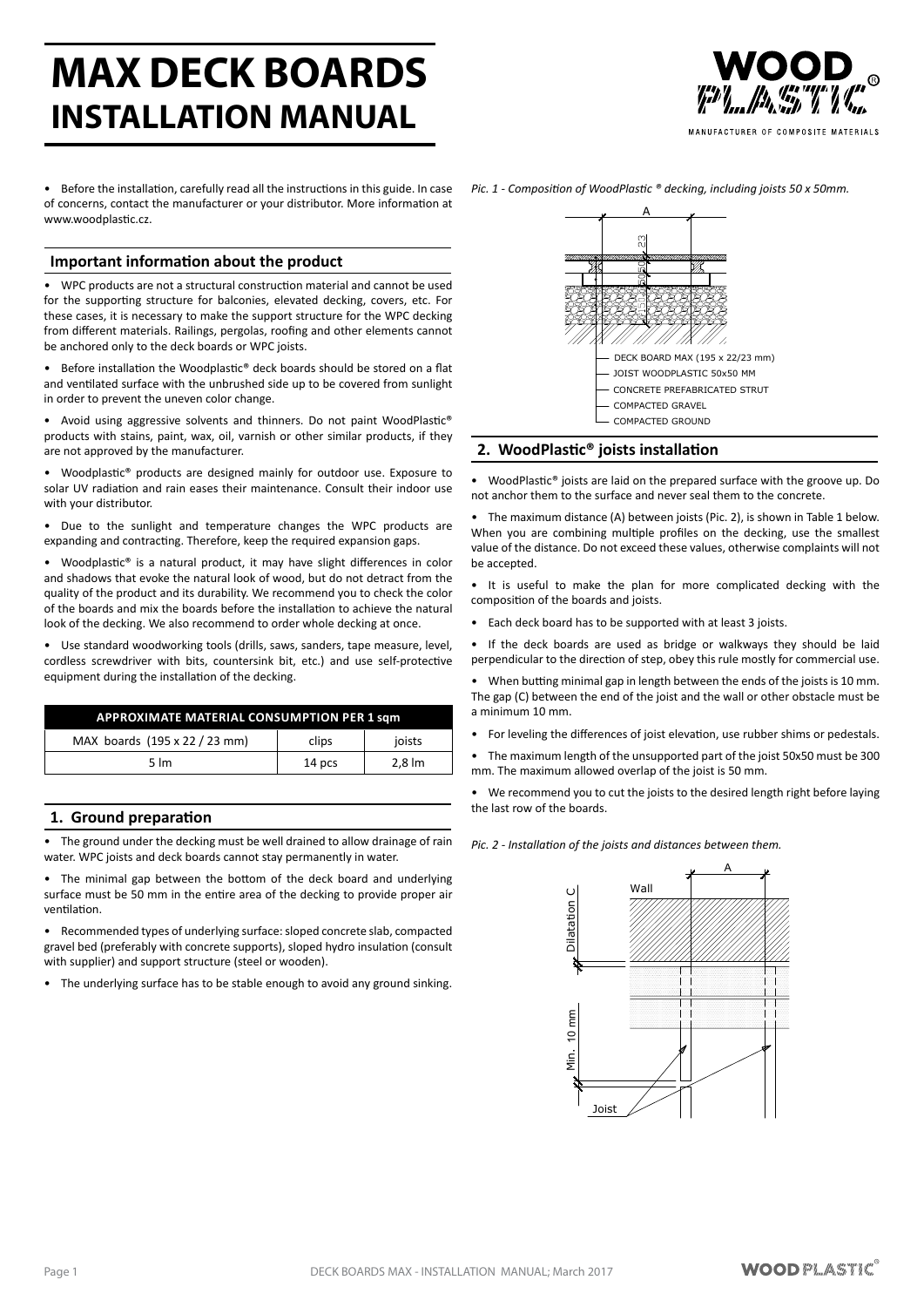*Tab. 1 - Recommended spacing between joists for MAX deck boards, see Pic. 2 Pic. 4 – Deck board installation. and 4.*

| The angle between the board and the joist                                                                                                                   | $90^{\circ}$ | $45^\circ$ | $30^\circ$        |
|-------------------------------------------------------------------------------------------------------------------------------------------------------------|--------------|------------|-------------------|
| RECOMMENDED distance (A) between joists for<br>commercial and residential use according to EN<br>15534-4. Deck load capacity - 1100 kg/sqm.                 | 300mm        | 210mm      | 150 <sub>mm</sub> |
| MAXIMUM allowed distance (A) between the<br>joists for residential use according to EN 15534-<br>4. Deck load capacity - 800 kg/sqm.                        | 350mm        | 245mm      | 175mm             |
| MAXIMUM allowed distance (A) between the<br>joists for residential use according to ASTM<br>D6662-01 and ASTM D7032-04. Deck load<br>capacity - 450 kg/sqm. | 400mm        | 315mm      | 200 <sub>mm</sub> |

# **3. Deck boards installation**

It is recommended to control / observe the direction of laying the boards, which are brushed in one direction. This direction is marked with the embossed arrows on the opposite side of the boards.

- Each crossing of the board and the joist has to be fixed with clips or screws.
- The overlap of the boards is not recommended (max. 50 mm).
- Do not adjust the stainless steel clips.
- Do not use the clips from the other suppliers.

**START clip** is intended to fix the outer boards (the first or the last board). If it is not possible to fix the outer boards using the START clip, deck board can be fixed with the screw.

• **STANDARD clip** is intended to fix the deck boards inside the layout of the decking. Slide STANDARD clip into the groove in the board. Fix the clip with the screw into the joist. It is possible to hit the clip slightly with the rubber hammer, to help it slide perfectly into the groove. Then slide the next row of boards into already fixed clips and then control the space between the joists (using the 5 mm liner).

*Pic.3 – Installation of MAX boards using stainless steel clips and screws.*



*Tab. 2 - Recommended expansion gaps (for the 4m boards) depending on the temperature fluctuation and weather, see Pic. 4 and 5.*

| Air temperature                                                                      | Under<br>$+10^{\circ}$ C | $+10^{\circ}$ C up<br>to $+25^{\circ}$ C | Above +25°C in<br>the shade |
|--------------------------------------------------------------------------------------|--------------------------|------------------------------------------|-----------------------------|
| Distance between the deck<br>boards (in length) - B                                  | 5 mm                     | 4 mm                                     | 3 mm                        |
| Gap between the ends of the<br>boards (both in length and<br>width) and the wall - C | $12 \text{ mm}$          | $10 \, \text{mm}$                        | $10 \text{ mm}$             |

*When installing the CUSTOM LENGTHS deck boards more than 4m long add 1 mm to the required expansion gap for 1 m of the extra length of the board.*

Always predrill the hole for the screw in the case of the START clip. For the STANDARD clip, we highly recommend the predrilling. Use the 2 mm drill for the screws 3,5 mm.

- Tighten the stainless steel screws carefully  $-$  do not forget to set the proper torque.
- For the joists 50x50 mm, the clips are supplied with the screws 3,5 x 35 mm.



- For connecting deck boards use 2 STANDARD clips and 2 parallel joists.
- • Keep the expansion gap (B) between 2 following boards (see the Table 2 and Pic. 5).

*Pic. 5 - Butting deck boards with STANDARD clip.*



# **4. Fixing the deck boards using the screws**

The recommended screw is VBA 5x50 mm.

The hole for the screw is always necessary to predrill (for example when using the screw 5x50 mm with the drill 3,5 mm).

- Do not screw closer than 20 mm from the edge of the board.
- For each crossing of the board and the joist use 2 screws.
- It is highly recommend countersinking the heads of the screws.

# **5. Finishing the installation**

• We recommend cutting the overlapping boards after the completion of the installation. If possible, cut the boards at uniform surface temperature of the decking because of thermal expansion of WPC material.

- To cover the sides and support structure of the decking use finishing boards.
	- For fastening the finishing boards use stainless steel screws (e.g. 4x60 mm).
	- Fasten the screws to the middle of the board (about 10 mm from the top).
	- It is required to predrill a hole for the entire length of the screw (when using the screw 4x60 mm predrill the hole with the 3 mm drill).
	- The screws should be applied every 400 mm, but depending on the load on the finishing board, decrease the distance between them.
	- For the accurate attachment of the finishing board cut out a small piece of the finishing board to embed into the START clip.
	- If necessary, finishing boards can be bended and shaped after warming.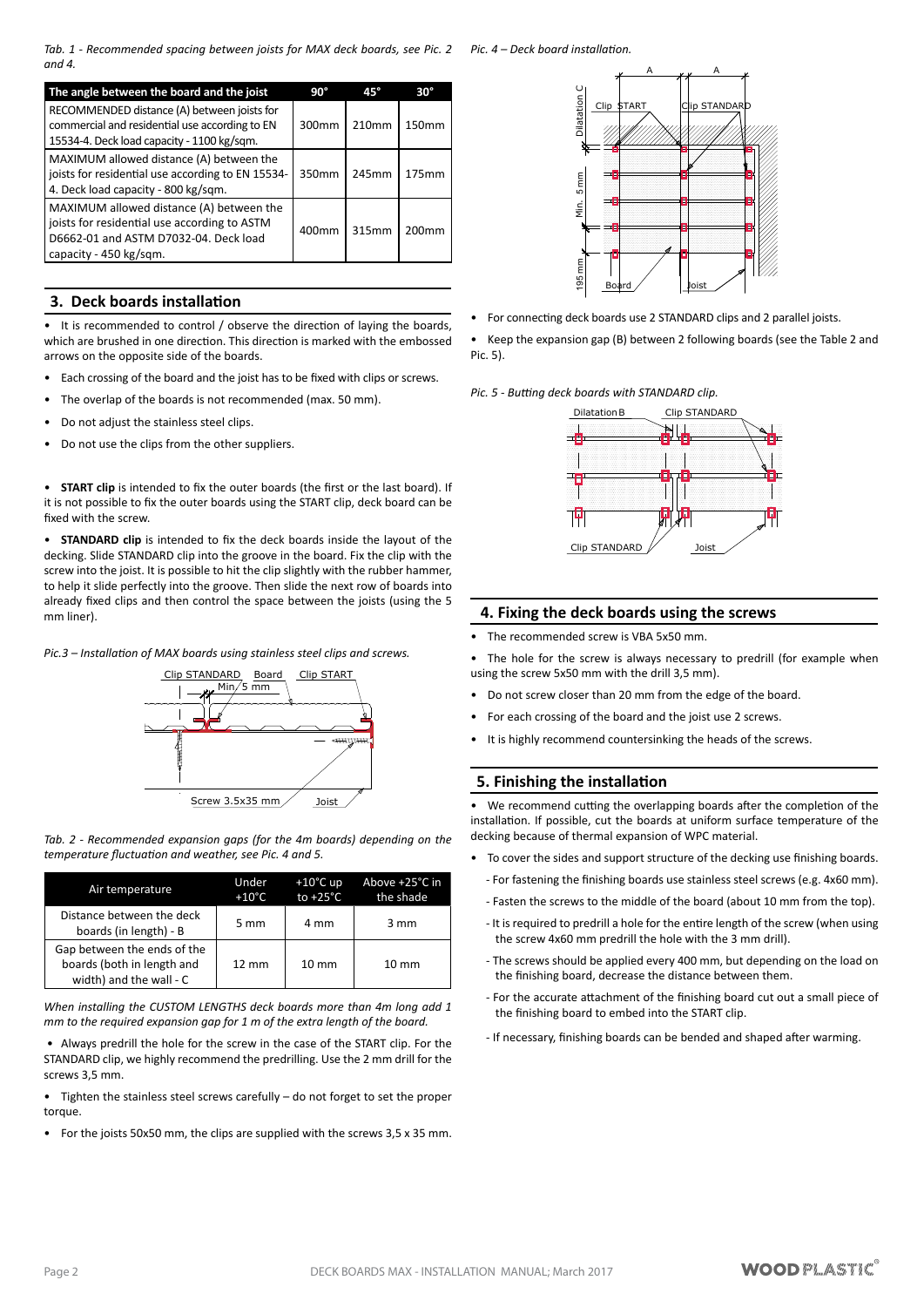# **DECK BOARDS MAX MAINTENANCE, PROPERTIES, WARRANTY**



MANIIFACTURER OF COMPOSITE MATERIALS

# **Maintenance right after the installation**

• Right after the installation rinse the decking with water, you can use the high pressure cleaner (max. 80 bars, spray from a constant distance of 400 mm and do not use rotating nozzle). It is important to get all dust from the decking to significantly reduce effect of water-dust spots (see Properties of the Material).

## **Preventive precautions**

We recommend washing the decking twice a year (in spring and autumn) with soapy water. Use a hard brush (brush the boards gently in the longitudinal direction) followed by rinsing the entire surface of the decking with a stream of clean water (you can also use the pressure washer).

- Keep the gaps between the boards clean, to ensure proper water drainage of the decking. Remove the dust, leaves, needles and other debris.
- Avoid the formation of dirt, scratches and stains. Grease and oil stains must be removed as soon as possible.

Avoid contact of the decking with direct fire and protect it from embers. For location of a fireplace or grill on the decking, we recommend installing a nonflammable surface.

## **Removing the dirt and stains**

Avoid using aggressive solvents and thinners. Do not paint WoodPlastic® products with stains, paint, wax, oil, varnish or other similar products, if they are not approved by the manufacturer.

| Type of dirt                     | The cause and reason                                                                                                                                                                           | The method of removal                                                                                                                                                                                                                                                                                     |
|----------------------------------|------------------------------------------------------------------------------------------------------------------------------------------------------------------------------------------------|-----------------------------------------------------------------------------------------------------------------------------------------------------------------------------------------------------------------------------------------------------------------------------------------------------------|
| Normal dirt                      | Dust and ash in the air, mold, pollen, etc.                                                                                                                                                    | Use common household cleaners (or special product for WPC decking) with scrub brush<br>or pressure washer and after rinse.                                                                                                                                                                                |
| Color stains                     | Red wine, concentrated fruit juices, soft<br>drinks, etc.                                                                                                                                      | Immediately rinse the surface of the boards with fresh water, then brush lengthwise<br>and rinse again.                                                                                                                                                                                                   |
| Greasy spots                     | Oils, fats, sunscreen products, grilled foods,<br>etc.                                                                                                                                         | Immediately rinse with clean water, then use a degreaser (soap or a special product<br>for WPC decking) and scrub brush or pressure wash the stain and then rinse with clean<br>water. The remainder of the stain (if some exist) will disappear within a few weeks<br>when exposed to UV light and rain. |
| <b>Resistant stains</b>          | Stains from mold, fungus, moss, leaves and<br>other organic material.                                                                                                                          | Use cleaners containing chlorine. Before using cleaning products, rinse the decking.<br>Apply the cleaner and let it work, then rinse the treated area with clean water. Always<br>follow the instructions and precautions on the cleaner packaging.                                                      |
| Water-dust spots                 | Slowly evaporating water keeps dust or<br>pollen on the surface of the decking mostly<br>in the partially sheltered areas (like around<br>and under patio furniture, planters, eaves,<br>etc.) | Rinse with clean water then use common household cleaners. Scrub and brush<br>lengthwise and rinse again. These areas need to be cleaned on a regular basis to avoid<br>staining.                                                                                                                         |
| Yellow shade of<br>board surface | Maturation of the wood component                                                                                                                                                               | This is a natural process of board surface maturation after exposure to sunlight and<br>water. Yellow shade of the surface gradually disappears. The process can be partially<br>accelerated by frequent rinsing.                                                                                         |
| Surface scratches                | Movement of the furniture, rocks, etc.                                                                                                                                                         | Clean the surface with scrub brush lengthwise and rinse. If the scratches are visible you<br>can use very light grade sandpaper sponge (for STAR and STYLE designs) or scotch brush<br>(FOREST and RUSTIC designs) to gently remove the scratches lengthwise and rinse.                                   |
| <b>Burned</b> areas              | Embers from the grill, cigarettes                                                                                                                                                              | Clean the surface with scrub brush lengthwise and rinse with fresh water.                                                                                                                                                                                                                                 |

*Tab. 3 – Removing common dirt and sins from WoodPlastic® decking.*

## **Properties of the WoodPlastic® material**

Maturation of the wood component – during the first weeks or months after installation, depending on the intensity of sunlight, rainfall and the season, there is a maturation of color in the surface of the deck boards. It is the leaching of tannin from the wood component in WPC material. Wood-plastic composite material is a blend of wood (60%) and HDPE (40%). Tannin as a natural part of any type of wood. Due to leaching of tannin, which is caused by water and sunlight, in the first weeks or months, boards temporarily change their color shade, usually yellow tinge. This process over time, with exposure to sunlight and rain will return to the original shade.

• Water dust spots - are caused by slow evaporation of the water and dust or pollen stays on the surface of the decking mostly in the partially sheltered areas (like around and under patio furniture, planters, eaves, etc.). These areas need to be cleaned on a regular basis to avoid staining.